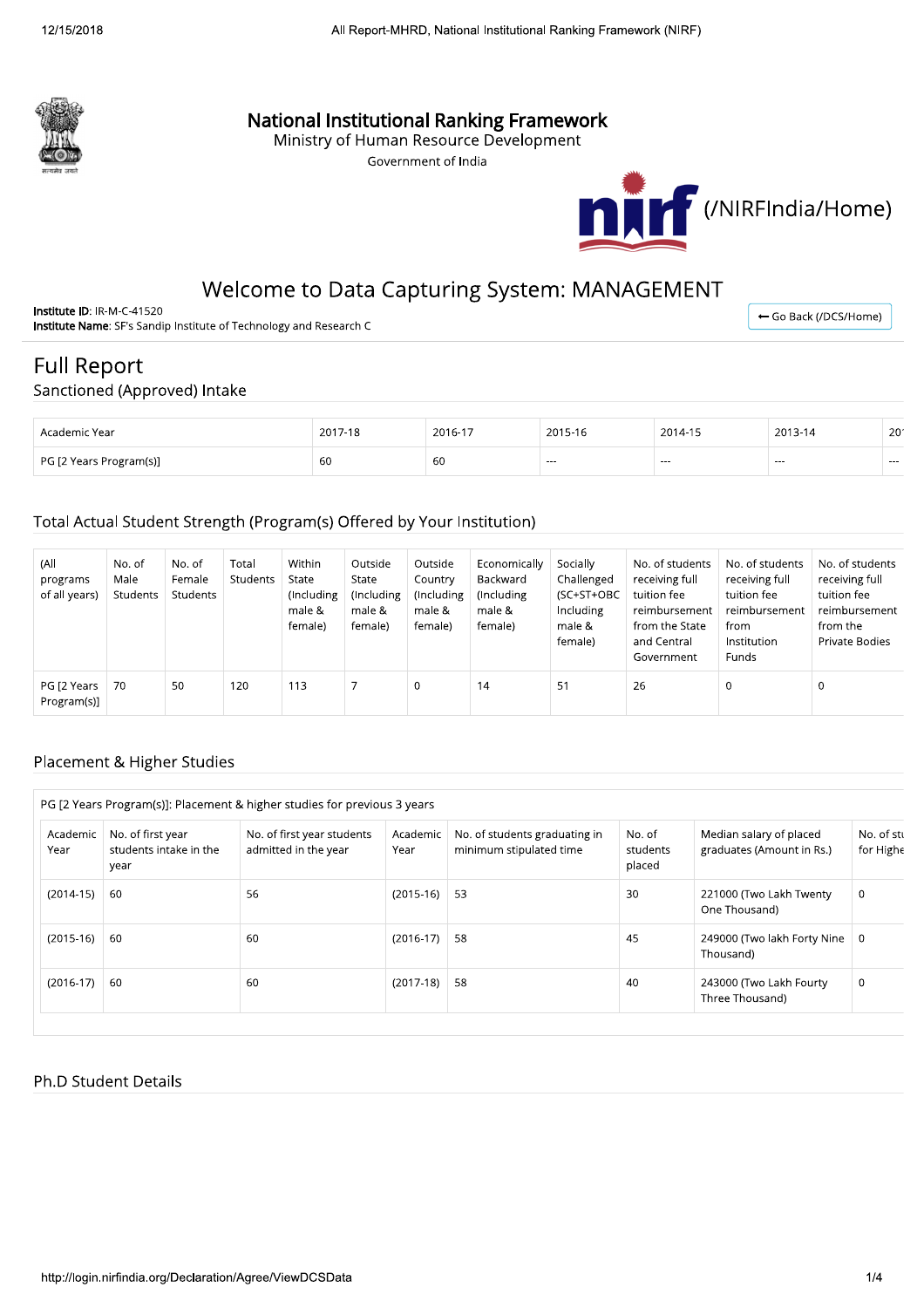|           | Ph.D (Student pursuing doctoral program till 2017-18; Students admitted in the academic year 2018-19 should not be entered here.) |                       |              |         |  |  |
|-----------|-----------------------------------------------------------------------------------------------------------------------------------|-----------------------|--------------|---------|--|--|
|           |                                                                                                                                   | <b>Total Students</b> |              |         |  |  |
| Full Time |                                                                                                                                   | $\mathbf 0$           |              |         |  |  |
| Part Time |                                                                                                                                   | 0                     |              |         |  |  |
|           |                                                                                                                                   |                       |              |         |  |  |
|           | No. of Ph.D students graduated (including Integrated Ph.D)                                                                        |                       |              |         |  |  |
|           | 2017-18                                                                                                                           |                       | 2016-17      | 2015-16 |  |  |
| Full Time | $\Omega$                                                                                                                          |                       | $\mathbf{0}$ | 0       |  |  |
|           |                                                                                                                                   |                       |              |         |  |  |

#### Financial Resources: Utilised Amount for the Capital & Operational expenditure for previous 3 years

| Financial Year                                                                                                                                   | 2017-18                                                                             | 2016-17                                                                          | 2015                                             |
|--------------------------------------------------------------------------------------------------------------------------------------------------|-------------------------------------------------------------------------------------|----------------------------------------------------------------------------------|--------------------------------------------------|
|                                                                                                                                                  | Utilised Amount                                                                     | Utilised Amount                                                                  | Utilised /                                       |
| Annual Capital Expenditure on Academic Activities and Resources (excluding expenditure on buildings)                                             |                                                                                     |                                                                                  |                                                  |
| Library                                                                                                                                          | 0 (Zero)                                                                            | 0 (Zero)                                                                         | 44014 (Forty Four<br>en)                         |
| New Equipment for Laboratories                                                                                                                   | 0 (Zero)                                                                            | 0 (Zero)                                                                         | 0 (Zero)                                         |
| Other expenditure on creation of Capital Assets (excluding expenditure<br>on Land and Building)                                                  | 0 (Zero)                                                                            | 0 (Zero)                                                                         | 0 (Zero)                                         |
| Annual Operational Expenditure                                                                                                                   |                                                                                     |                                                                                  |                                                  |
| Salaries (Teaching and Non Teaching staff)                                                                                                       | 10237752 (One Crore Two Lakh Thi<br>rty Seven Thousand Seven Hundre<br>d Fifty Two) | 9088329 (Ninety Lakh Eighty Eight<br>Thousand Three Hundred Twenty<br>Nine)      | 5661746 (Fifty Six I<br>housand Seven Hu         |
| Maintenance of Academic Infrastructure or consumables, other running<br>expenditures etc. (excluding maintenance of hostels and allied services) | 6984428 (Sixty Nine Lakh Eighty Fo<br>ur Thousand Four Hundred Twenty<br>Eight)     | 8739831 (Eighty Seven Lakh Thirty<br>Nine Thousand Eight Hundred Thir<br>ty One) | 9746497 (Ninety S<br>Six Thousand Four<br>Seven) |
| Seminars/Conferences/Workshops                                                                                                                   | 0 (Zero)                                                                            | 0 (Zero)                                                                         | 94705 (Ninety Fou<br>n Hundred Five)             |

#### Sponsored Research Details

| Financial Year                           | 2017-18              | 2016-17 | 20       |
|------------------------------------------|----------------------|---------|----------|
| Total no. of Sponsored Projects          |                      | 39      | 47       |
| Total no. of Funding Agencies            |                      | 16      | 35       |
| Total Amount Received (Amount in Rupees) | 40000                | 0       | $\Omega$ |
| Amount Received in Words                 | Fourty Thousand Only | Zero    | Ze       |

#### Consultancy Project Details

| Financial Year                                           | 2017-18 | 2016-17 | 2015- |
|----------------------------------------------------------|---------|---------|-------|
|                                                          |         |         |       |
|                                                          |         |         |       |
|                                                          |         |         |       |
| http://login.nirfindia.org/Declaration/Agree/ViewDCSData |         |         | 2/4   |
|                                                          |         |         |       |
|                                                          |         |         |       |
|                                                          |         |         |       |
|                                                          |         |         |       |
|                                                          |         |         |       |